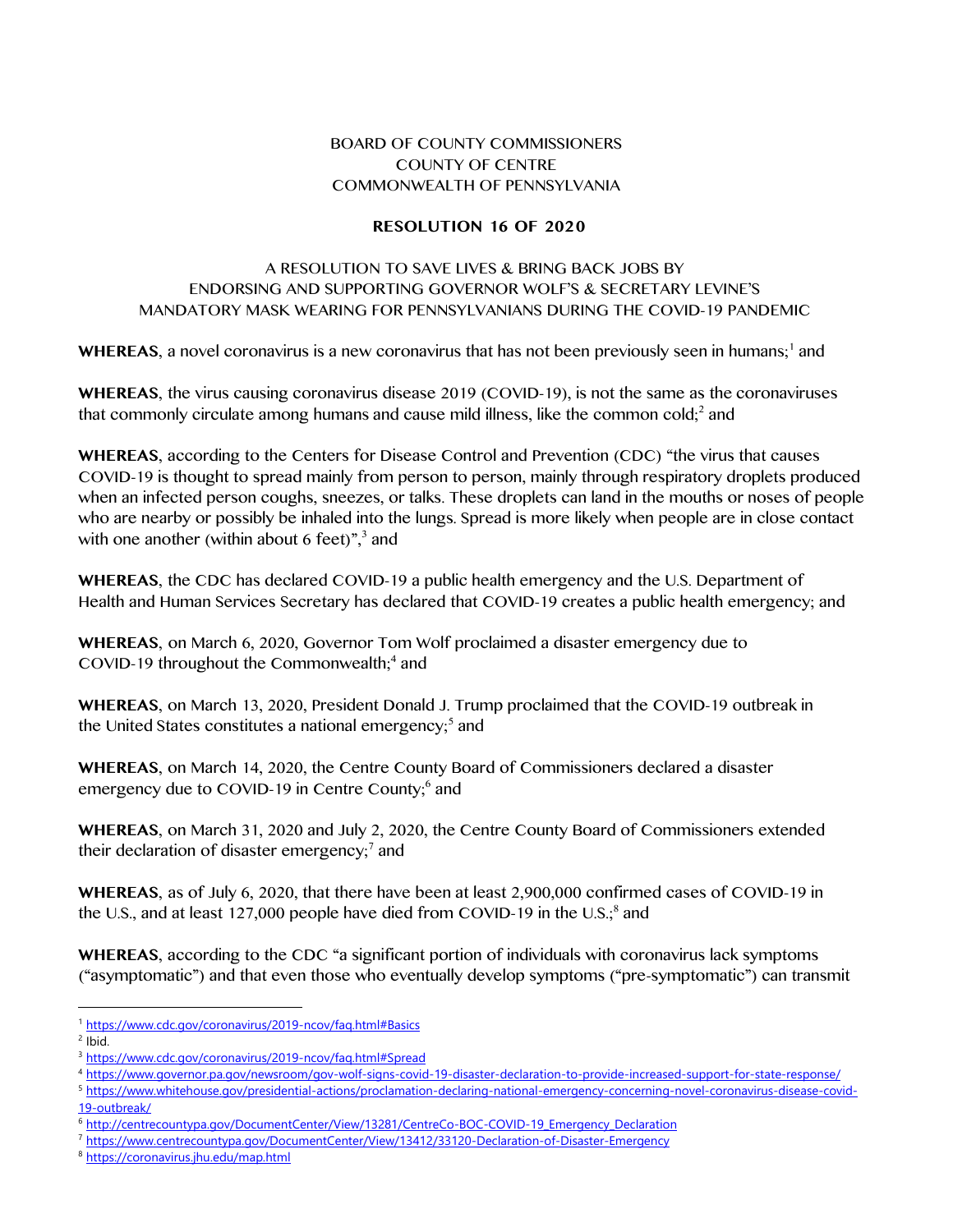the virus to others before showing symptoms. This means that the virus can spread between people interacting in close proximity—for example, speaking, coughing, or sneezing—even if those people are not exhibiting symptoms";<sup>9</sup> and

**WHEREAS**, #Masks4All is an all-volunteer organization that implores people and governments to follow the "overwhelming scientific evidence that shows we need to wear homemade masks in public to slow COVID- $19$ ";<sup>10</sup> and

**WHEREAS**, on March 28, 2020, U.S. Senator Pat Toomey became first member of Congress to endorse the #Masks4All movement; $11$  and

**WHEREAS**, on April 3, 2020, President Donald J. Trump announced the CDC was updating its guidance and recommending that Americans wear cloth face coverings in public settings;<sup>12</sup> and

WHEREAS, on April 3, 2020, Governor Wolf called for universal masking;<sup>13</sup> and

**WHEREAS**, on April 13, 2020, Centre County Government began distribution of cloth masks to County Employees and residents interacting with County Employees; and

**WHEREAS**, on June 14, 2020, U.S. Surgeon General Jerome Adams encouraged more Americans to wear face coverings so "we'll have MORE freedom to go out";<sup>14</sup> and

**WHEREAS**, on June 23, 2020, the National Association of Manufacturers launched an ad campaign calling on Americans to help get the economy roaring, protect jobs, and stop the spread of COVID-19 by wearing a face covering in public spaces;<sup>15</sup> and

**WHEREAS**, on June 26, 2020, Governor's Office of Communications sent out a press release in which Governor Wolf is quoted as saying, "Masks are required in businesses, for the entire time someone is visiting a business";<sup>16</sup> and

**WHEREAS**, on June 26, 2020, Dr. Anthony Fauci, Director of the National Institute of Allergy and Infectious Diseases, "made a plea to Americans to recommit to wearing masks, washing their hands, getting tested and staying at home as a matter of patriotism";<sup>17</sup> and

**WHEREAS**, on June 28, 2020, U.S. Secretary of Health and Human Services Alex Azar said, "We have to act and people as individuals have to act responsibly. We need to social distance, we need to wear our face coverings if we're in settings where we can't social distance";<sup>18</sup> and

**WHEREAS**, the use of masks can slow the spread of the COVID-19 virus by helping to prevent people who

<sup>9</sup> <https://www.cdc.gov/coronavirus/2019-ncov/prevent-getting-sick/cloth-face-cover.html>

<sup>10</sup> <https://masks4all.co/about-us/>

<sup>11</sup> <https://www.toomey.senate.gov/?p=news&id=2607>

<sup>&</sup>lt;sup>12</sup> [https://www.npr.org/sections/coronavirus-live-updates/2020/04/03/826219824/president-trump-says-cdc-now-recommends-americans-wear](https://www.npr.org/sections/coronavirus-live-updates/2020/04/03/826219824/president-trump-says-cdc-now-recommends-americans-wear-cloth-masks-in-public)[cloth-masks-in-public](https://www.npr.org/sections/coronavirus-live-updates/2020/04/03/826219824/president-trump-says-cdc-now-recommends-americans-wear-cloth-masks-in-public)

<sup>13</sup> <https://www.governor.pa.gov/newsroom/gov-wolf-calls-for-universal-masking/>

<sup>14</sup> <https://twitter.com/JeromeAdamsMD/status/1272130428623818753>

<sup>15</sup> <https://www.nam.org/nam-unveils-wear-a-face-covering-ad-campaign-9548/>

<sup>16</sup> <https://www.governor.pa.gov/newsroom/gov-wolf-masks-are-mandatory-in-pennsylvania-businesses/>

<sup>17</sup> [https://www.nydailynews.com/news/politics/ny-white-house-coronavirus-briefing-fauci-trump-20200626-5vxqshobmrbtbfzkdkyr27l5wy](https://www.nydailynews.com/news/politics/ny-white-house-coronavirus-briefing-fauci-trump-20200626-5vxqshobmrbtbfzkdkyr27l5wy-story.html)[story.html](https://www.nydailynews.com/news/politics/ny-white-house-coronavirus-briefing-fauci-trump-20200626-5vxqshobmrbtbfzkdkyr27l5wy-story.html)

<sup>18</sup> <https://twitter.com/meetthepress/status/1277227829223178246>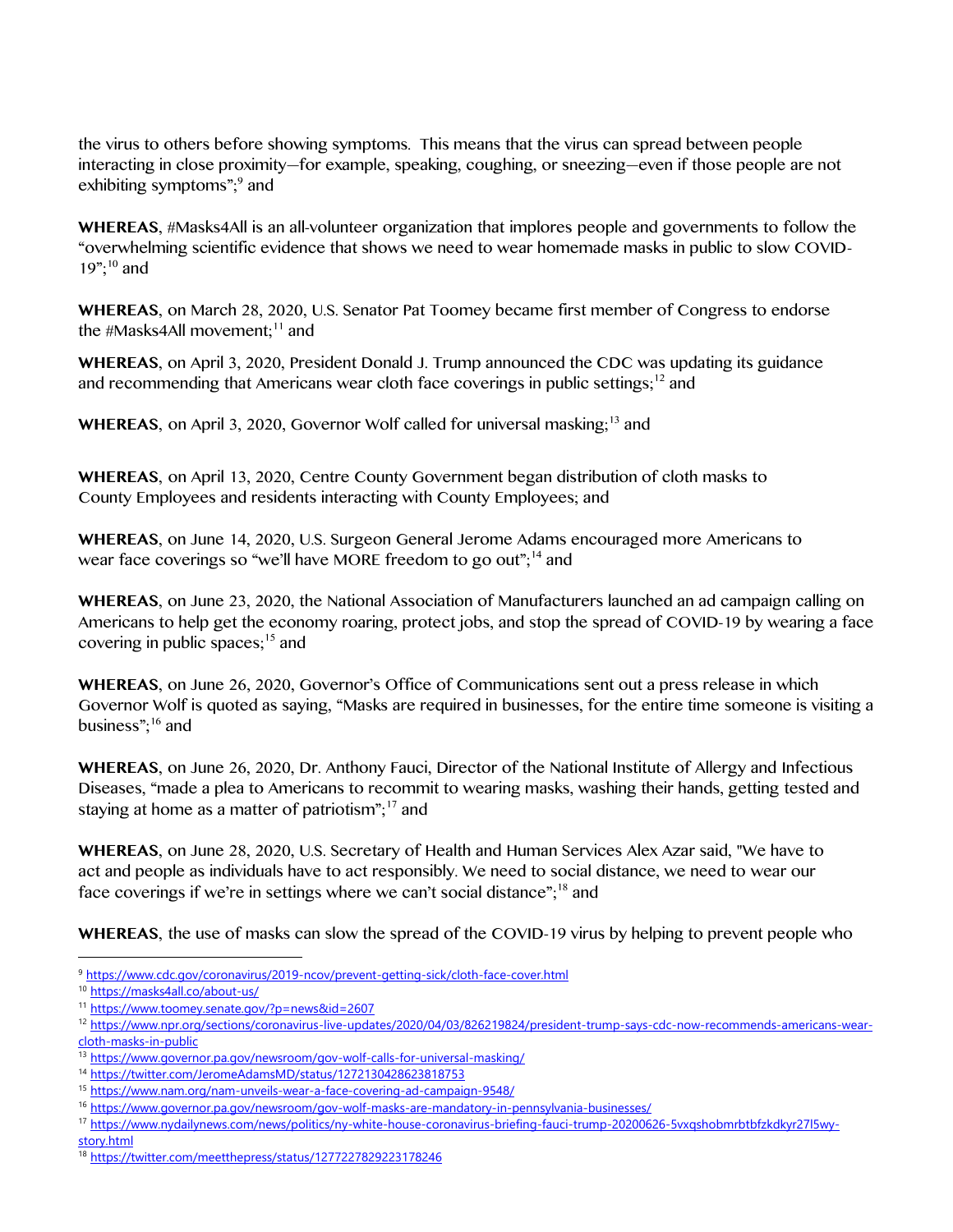have the virus (and may not have any symptoms) from transmitting it to others around them;<sup>19</sup> and

**WHEREAS**, the mask should cover your mouth and nose and will help stop you from exposing others to the virus though your breath, cough, or sneeze; $^{20}$  and

**WHEREAS**, only medical grade masks (which are in short supply and should be reserved for healthcare workers and first responders) can prevent you from breathing in the COVID-19 virus, and only when fitted properly; $21$  and

**WHEREAS**, non-medical masks prevent you from unknowingly spreading germs you have to others;<sup>22</sup> and

**WHEREAS**, a simple cloth or paper mask that covers your mouth and nose will work. Both work fine provided they cover your mouth and nose. A cloth covering, like a bandana, scarf, or piece of fabric will also work provided it snugly fits against the side of your face and covers your mouth and nose;<sup>23</sup> and

**WHEREAS**, directions on how to mask a homemade mask can be found online at the CDC's website at <https://bit.ly/howtomakeamaskcdc>and the Pennsylvania Department of Health's website at [https://bit.ly/padohhowtomakeamask;](https://bit.ly/padohhowtomakeamask) and

**WHEREAS**, before putting on a mask thoroughly clean your hands with soap and water or hand sanitizer; and

**WHEREAS**, to safely remove a used mask carefully untie and/or pull the mask up and away from your face, being careful not to touch your eyes, nose, or mouth. Place the mask in a plastic bag until it can be laundered. Wash your hands immediately after removing your mask; $^{24}$  and

**WHEREAS**, a washing machine can be used to properly and safely wash a cloth face covering using regular detergent and hot water. Dry on a hot cycle. The CDC recommends washing used masks daily;<sup>25</sup> and

**WHEREAS**, Governor Wolf and Secretary of Health Dr. Rachel Levine's business guidance and restaurant industry guidance includes mandatory mask-wearing requirements;<sup>26</sup> and

**WHEREAS**, on June 17, 2020, data from CDC for states indicate that Pennsylvania was "one of just three states that has had a downward trajectory of COVID-19 cases for more than 42 days";<sup>27</sup> and

**WHEREAS**, on July 1, 2020, Dr. Levine signed an order, under the authority granted to her by the Disease Prevention and Control Act, that masks must be worn whenever anyone leaves their home. The order outlines the situations when a mask must be worn and includes limited exceptions to the face-covering requirement;<sup>28</sup>

 $29$  and

<sup>19</sup> <https://champaign-covid-19-ccgisc.hub.arcgis.com/pages/mask-resources>

 $20$  Ibid.

 $21$  Ibid.  $22$  Ibid.

 $23$  Ibid.

 $24$  Ibid.

 $25$  Ibid.

<sup>26</sup> <https://www.pa.gov/guides/responding-to-covid-19/#ForBusinesses>

<sup>27</sup> <https://www.governor.pa.gov/newsroom/gov-wolf-pa-is-one-of-three-states-recognized-by-cdc-for-covid-19-reduction-success/>

<sup>28</sup> <https://www.governor.pa.gov/wp-content/uploads/2020/07/20200701-SOH-Universal-Face-Coverings-Order.pdf>

<sup>29</sup> <https://www.governor.pa.gov/newsroom/gov-wolf-sec-of-health-signs-expanded-mask-wearing-order/>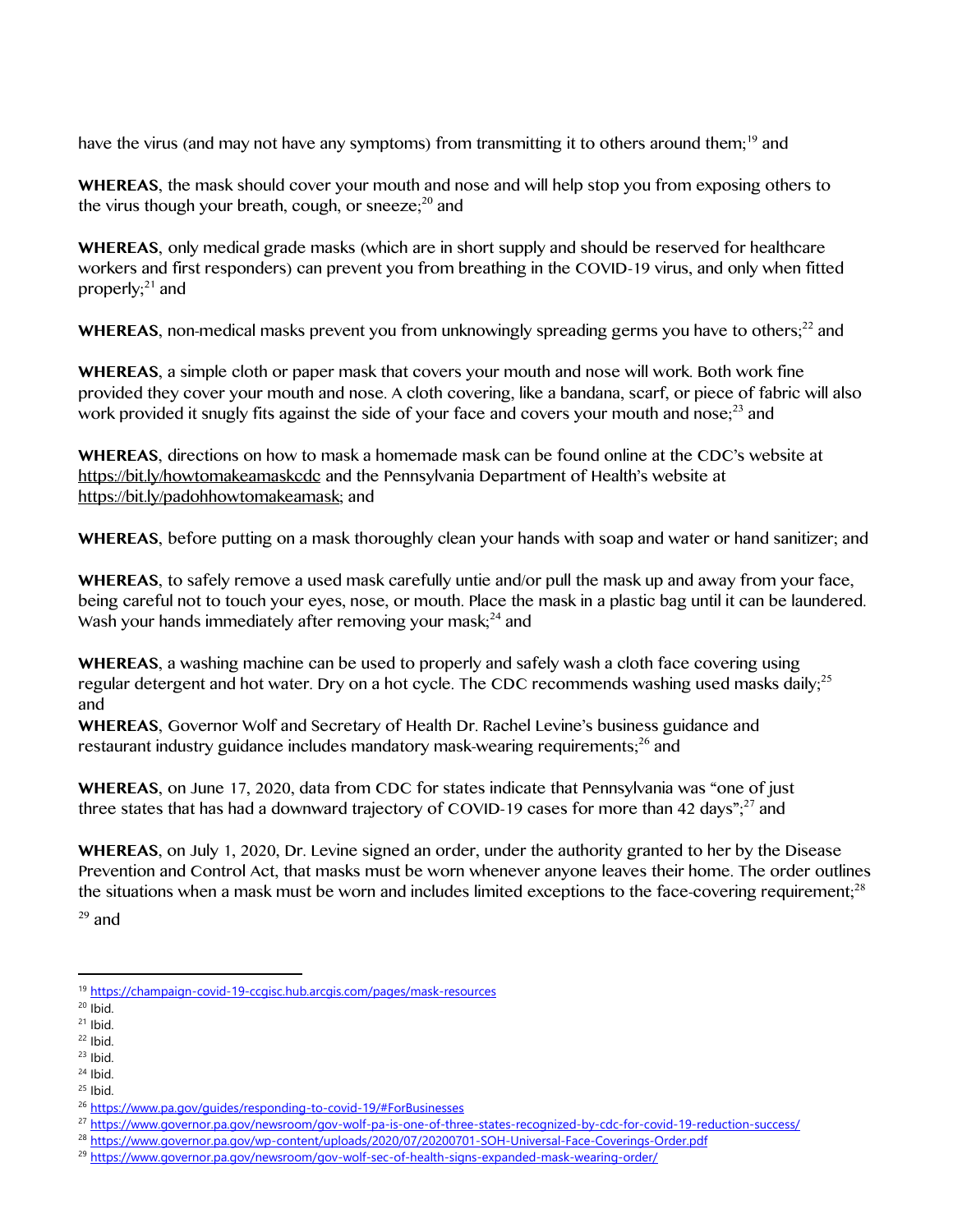**WHEREAS**, on July 3, 2020, the Pennsylvania Department of Health released FAQs on their website regarding the Order. On the FAQ webpage, it states, "[t]he Order does apply to individuals inside and outside of local government facilities, court houses, and other government buildings";<sup>30</sup> and

**WHEREAS**, the governor and secretary of Health's guidance states that businesses must "Require all customers to wear masks while on the premises. Businesses that provide medication, medical supplies or groceries must provide an alternate, no contact, means of delivering goods for customers who cannot wear a mask"; <sup>31</sup> and

**WHEREAS**, the governor and secretary of Health's guidance states that restaurants must "Require all customers to wear masks while entering, exiting, or otherwise traveling throughout the restaurant or retail food service business. Face coverings may be removed while seated"<sup>32</sup> and

**WHEREAS**, the governor and secretary of Health's business guidance and restaurant industry guidance both express that "individuals who cannot wear a mask due to a medical condition (including children under the age of 2 years per CDC guidance) may enter the premises and are not required to provide documentation of such medical condition"; $33$  and

**NOW, THEREFORE, BE IT RESOLVED** that the Centre County Board of Commissioners endorses and supports Governor Wolf and Secretary Levine's mandatory mask wearing for Pennsylvanians when they leave their homes.

**BE IT FURTHER RESOLVED** that the Board of Commissioners calls on people who live, work, learn, and play in Centre County to wear masks when they leave their homes.

**BE IT FURTHER RESOLVED** that the Board of Commissioners extends its profound appreciation to the leaders of businesses, nonprofits, institutions of faith, and other organizations who have encouraged the wearing of cloth masks to help protect people and safely reopen our economy.

**BE IT FURTHER RESOLVED** that the Board of Commissioners agrees that by wearing masks we can save lives, safeguard businesses and bring back jobs.

**BE IT FURTHER RESOLVED** that the Board of Commissioners will allocate a portion of the County's allocation of CARES Act funds for the purchase of masks and other protective equipment for businesses, nonprofits, faith communities and other allowable organizations.

**BE IT FURTHER RESOLVED** that the Board of Commissioners encourages each of Centre County's thirty-five municipal boards and councils to adopt similar resolutions.

**BE IT FURTHER RESOLVED** that an electronic and paper copy of this resolution will be sent to each municipality.

<sup>30</sup> <https://www.health.pa.gov/topics/disease/coronavirus/Pages/Guidance/Universal-Masking-FAQ.aspx>

 $31$  Ibid.

<sup>32</sup> <https://www.governor.pa.gov/covid-19/restaurant-industry-guidance/>

<sup>&</sup>lt;sup>33</sup> See footnotes 30 and 32.